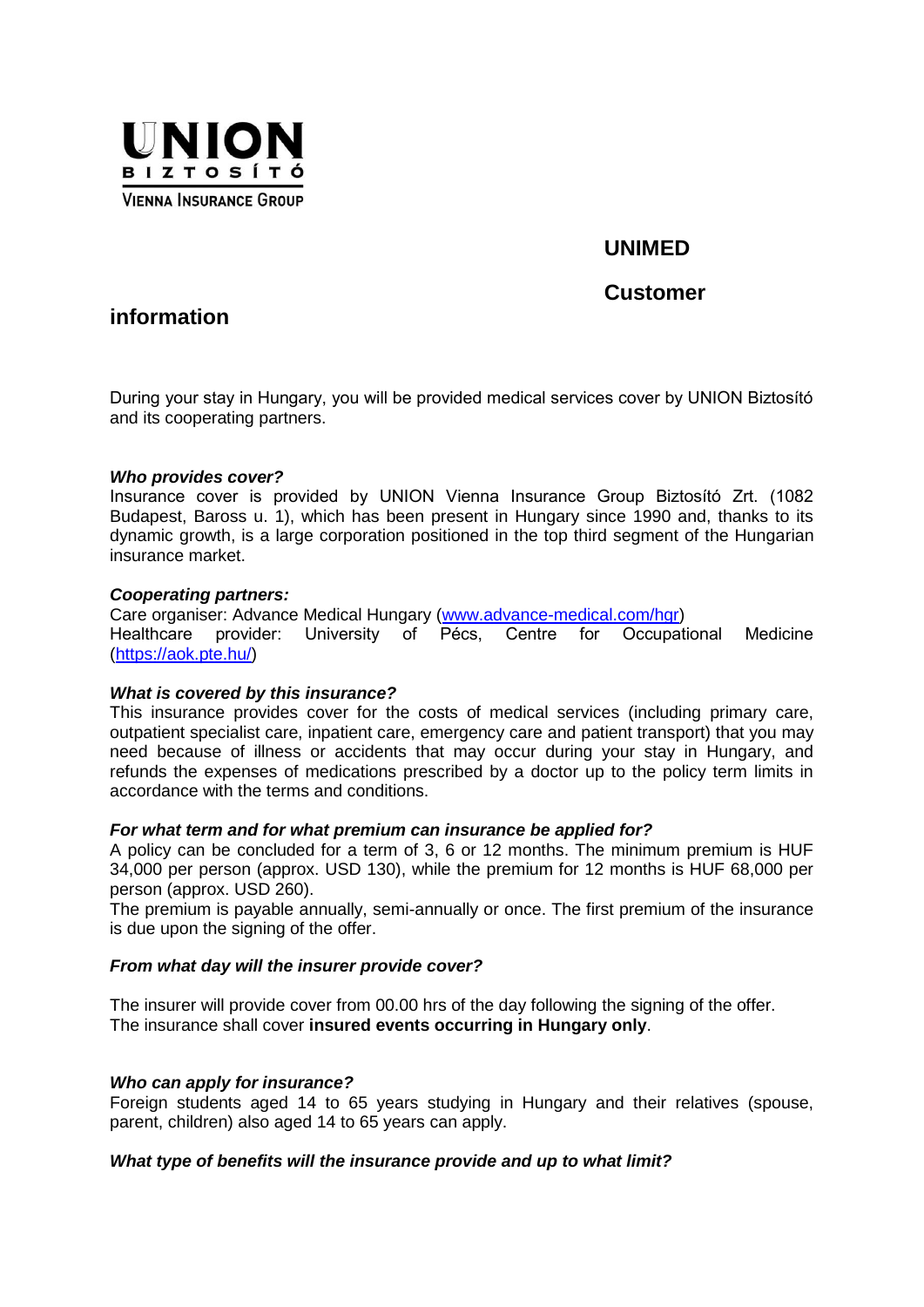Insurance purchased for one year will provide cover for the costs of services used for up to HUF 2,000,000 (approx. USD 7,500); quarterly/semi-annual insurance will provide cover for up to HUF 1,000,000 (approx. USD 3,750). If the costs of services exceed these amounts, you will have to pay the difference. The table below shows the amounts up to which individual services can be used:

| <b>COVERAGE</b>                                                                    | <b>LIMIT</b>            |                               | <b>DEDUCTIBLE</b> |
|------------------------------------------------------------------------------------|-------------------------|-------------------------------|-------------------|
|                                                                                    | <b>ANNUAL</b>           | <b>SEMI-</b><br><b>ANNUAL</b> |                   |
| Outpatient primary care<br>(provided by English-speaking<br>general practitioners) |                         |                               | none              |
| Outpatient specialist care                                                         |                         |                               | none              |
| Emergency outpatient care                                                          | <b>HUF</b><br>2,000,000 | <b>HUF</b><br>1,000,000       | none              |
| Inpatient care (including<br>emergency care)                                       |                         |                               | none              |
| Patient transport                                                                  |                         |                               | 50%               |
| Cost of medications and<br>medical aid                                             | HUF 100,000             | HUF 50,000                    | 50%               |

# *What is not covered by this insurance?*

**The insurer will be exempted from paying the insured amount if the insurance event was caused by the beneficiary unlawfully by design, or due to the unlawful gross negligence of the policyholder or the insured. Gross negligence shall mean, in particular, if: a) there is a causative relationship between the insured event and regular consumption of alcohol or the insured being under the strong influence of alcohol (blood alcohol content of 0.0026 or higher), b) the insured event occurs as a consequence of the consumption of narcotics or substances with an effect of narcotics or medications, except when this latter was used as recommended and instructed by the treating physician. The insurer will be exempted from paying the coverage amount if:**

**a) there is a causative relationship between the insured event and the insured's attempted suicide, even if the latter took place in the insured's confused state of mind,**

**b) the insured event is caused by a serious criminal offence committed by the insured intentionally or in connection with such an offence.** 

**Insurance coverage does not apply to cases where the insured event is directly or indirectly connected with:**

**– the insured's active participation in combat events or other acts of war on either side,**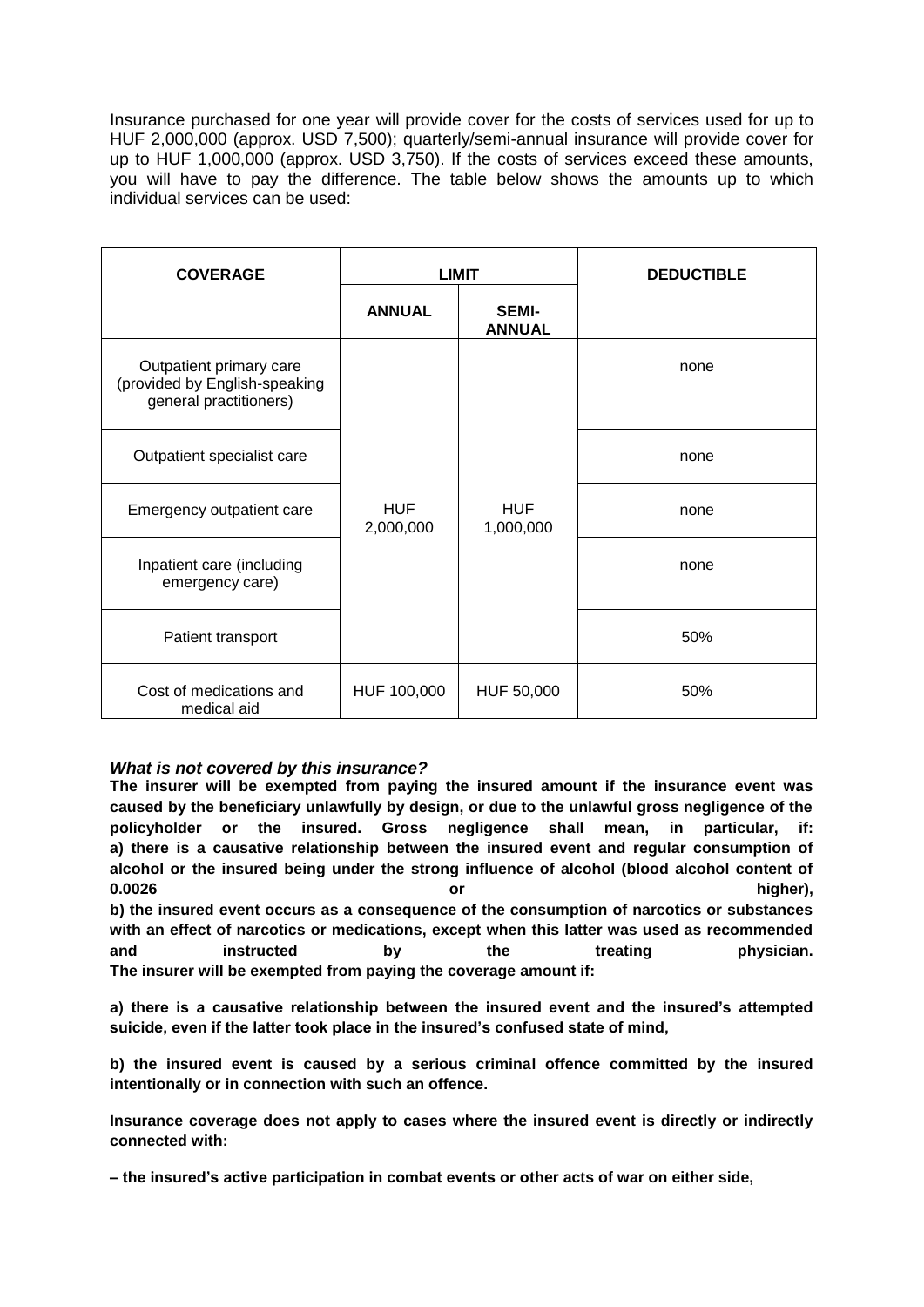**– or the insured's participation in a criminal offence against the state.**

**The insurer will not cover losses indirectly or directly connected with nuclear damage (nuclear fission or fusion, nuclear reaction, radiation of radioactive isotopes, ionising or laser radiation, or contamination caused by these).**

**The insurer does not cover costs in cases (except for services provided by the medical service provider contracted by the insurer) where medical malpractice during treatment led to the repeated operations in question or to other insurance events specified in this policy.**

**Insurance coverage does not apply to cases where the insured event is directly or indirectly connected with:**

**pregnancy or childbirth and the consequences of health deterioration occurring within one year after childbirth, except outpatient care meant to establish pregnancy and interventions related to ectopic pregnancy; medical interventions designed to make aesthetic changes or provide cosmetic treatment.**

**The insurer does not cover the following medical services and related medication expenses:**

**a) screening tests,**

**b) occupational health and other medical aptitude tests,**

**c) transplantation,**

**d) treatment received as a consequence of a health condition already existing at the time of concluding this policy, except for critical lifesaving interventions,**

**e) treatment received due to attempted suicide,**

**f) rehabilitation, sanatorium treatments, physiotherapy**

**g) dialysis, except acute cases,**

**h) care due to psychiatric illness, except: emergency care to establish a diagnosis or in response to mental problems,**

**i) acupuncture, naturopathic and chiropractic treatments,**

**j) cost of contact lenses,**

**k) medication costs related to birth control,**

**l) care and medication costs in connection with abortion, except in medically justified cases,**

**m) examinations, treatments and medication costs in connection with infertility,**

**n) care and medication costs related to in-vitro fertilisation,**

**o) HIV infection,**

**p) medication costs of sexually transmitted diseases, except: trichomoniasis and chlamydia infection,**

**q) dental care (mandibular orthopedic treatment, orthodontics, periodontal care, depuration, final root canal treatment, prosthodontic treatment, crown, bridge), except: emergency dental**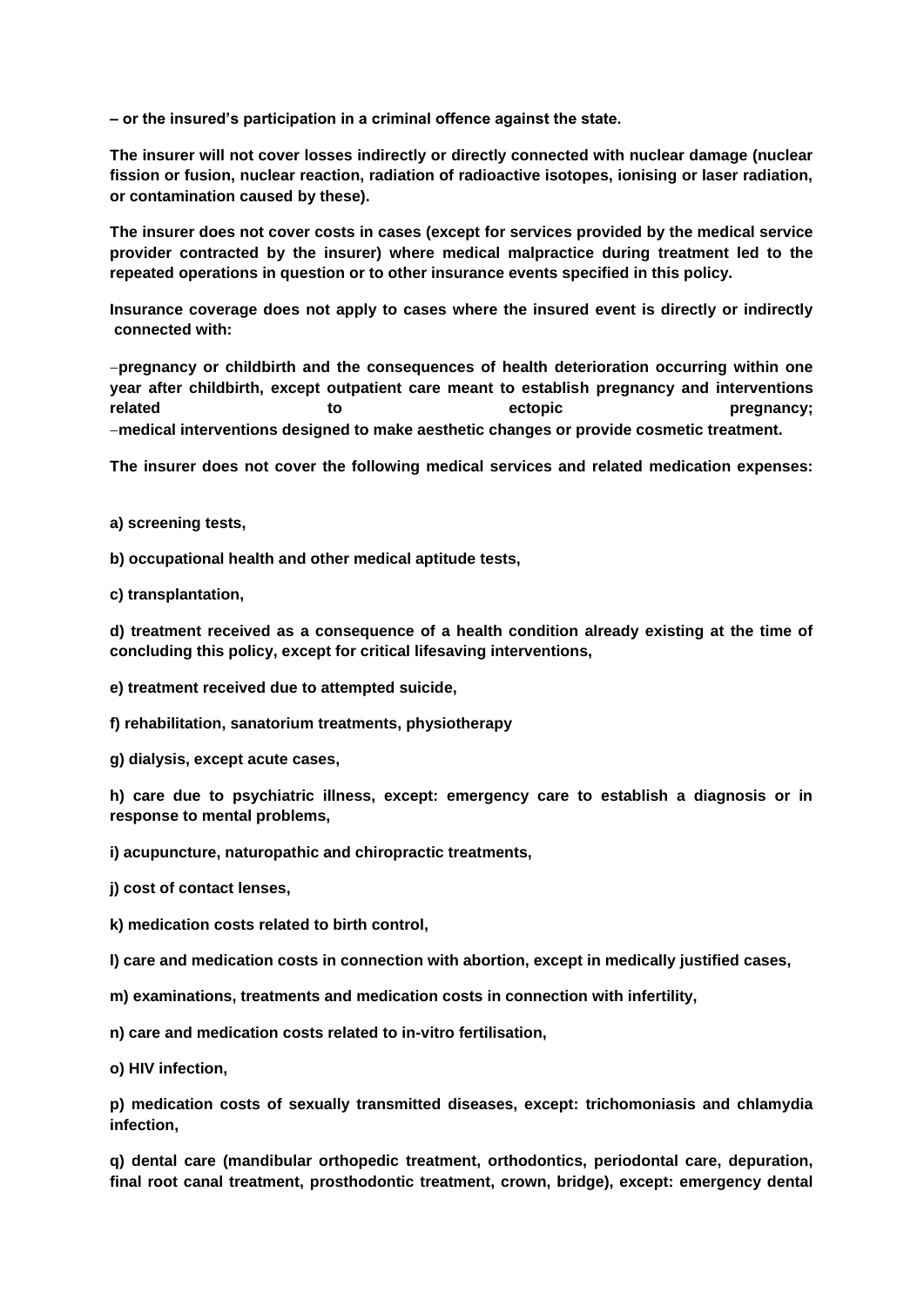**care, direct palliative care, and temporary root canal treatment for maximum two teeth. The insurer's coverage limit extends up to HUF 50,000.**

**11.8. Any body parts or organs impaired, diseased, injured or truncated prior to the inception date and the subsequent consequences of these conditions are excluded from insurance.**

### *When and where can insurance be applied for?*

You can take out the insurance at the staff of Union Biztosító. That is where you will get your personalised UNIMED card; on its front you will find an assistance telephone number and the emergency number (112). The back of the card contains your name and birth date and the expiry date of the insurance and also of the card. The card is only valid with a photo ID document (passport, driving licence, student ID card).

### *How does the insurance work?*

### *1. What should you do if you fall ill and need to see a doctor?*

If you feel ill and need to see a doctor, you have to dial the 24-hour assistance number **06-1- 461-1593** on the front of your UNIMED card for an English speaking service. After providing a few data for identification (your name, passport no., etc), in the case of elective care, an appointment will be made with the insurer's service-providing partner in Pécs for your medical care. In case of emergency, by using the above assistance number you can get information about where to find the geographically competent general practitioner, hospital or specialist care centre on call.

In the case of elective care: You will have an appointment to see a medical practitioner at a particular time who will provide the required care (all doctors of our service provider, the University of Pécs, hold consultation hours at easily accessible locations near the university you will receive the exact availabilities from the care organiser by telephone).

Very importantly, other than emergency cases the insurer will only cover services which have been organised for you by Advance Medical Hungary Kft. providing the assistance service and which you have used with their prior approval. For these examinations/services, you do not have to pay the doctor within the above limit amounts as they will be covered by the insurer. (Up to the limit, of course. If you need care in excess of the limit amounts, we will also assist you in organising that, but you will be charged for it.)

If due to an accident or illness, you receive emergency care (an ambulance doctor treats you and then you are taken to the nearest hospital on call, or you seek emergency care at the nearest medical service unit on call on your own, which may of course happen to you anywhere in Hungary), the next day or as your condition allows you will have to call the assistance number (+36-1-461-1590) for information about what to do next. In such cases, you will be charged for services and the insurer will refund you the cost of care subsequently against an invoice taking into account the above limit amounts.

# *2. What should you do to have your medication costs covered by the insurer?*

After the examinations, the doctor will give you a document (doctor's report, outpatient treatment report, hospital discharge report) about the received care and the prescribed medications. You must retain these documents as we can only refund you the cost of your medications against these and the pharmacy receipt. If you have collected pharmacy receipts of at least HUF 5,000 (only for the purchase of prescription drugs), you will have to send the receipts, the medical documents and a Claim Form (which can be downloaded from here: